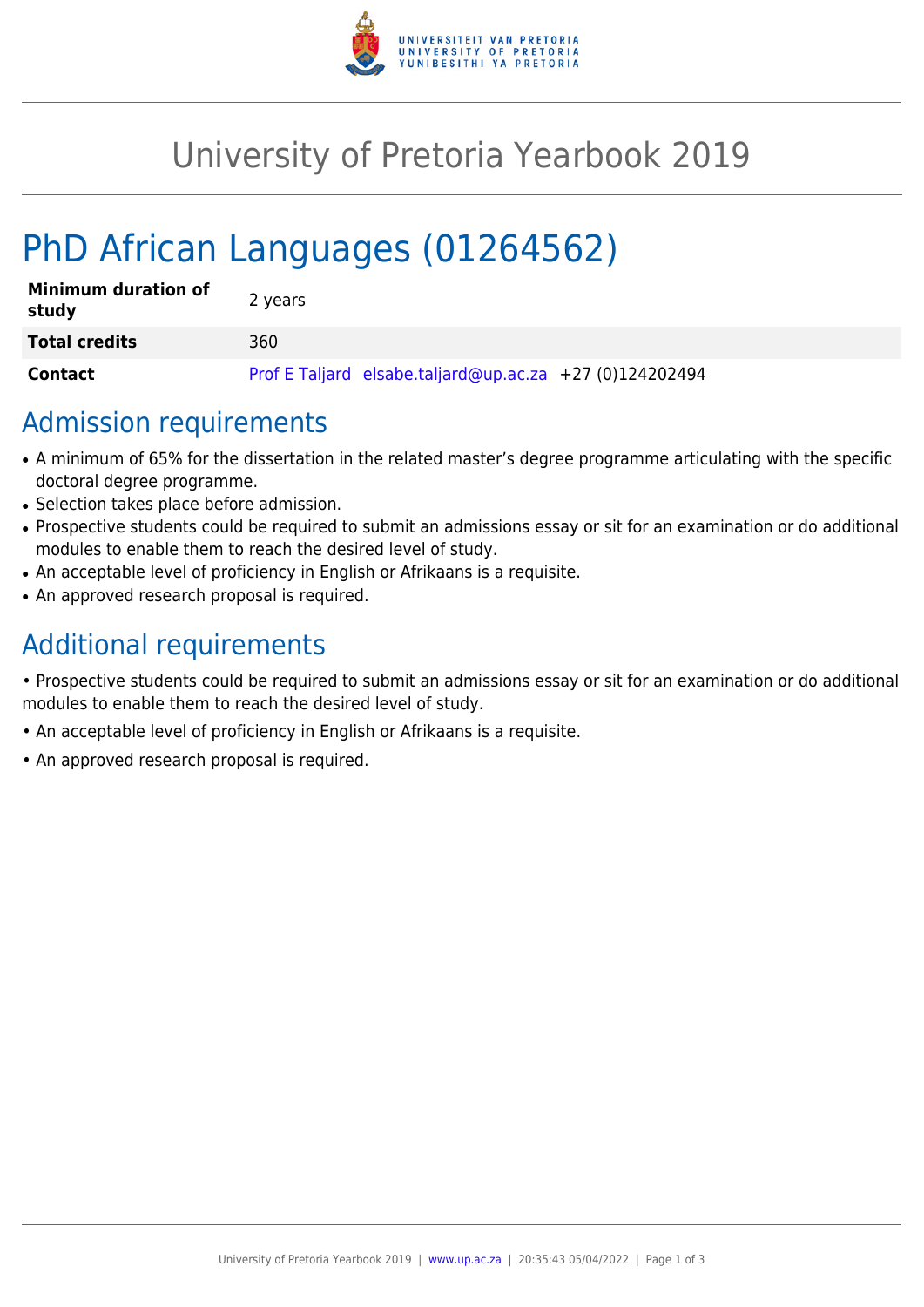

# Curriculum: Year 1

**Minimum credits: 360**

#### **Core modules**

#### **Thesis: African languages 990 (AFT 990)**

| <b>Module credits</b>         | 360.00                         |
|-------------------------------|--------------------------------|
| <b>Prerequisites</b>          | No prerequisites.              |
| Language of tuition           | Module is presented in English |
| <b>Department</b>             | African Languages              |
| <b>Period of presentation</b> | Year                           |